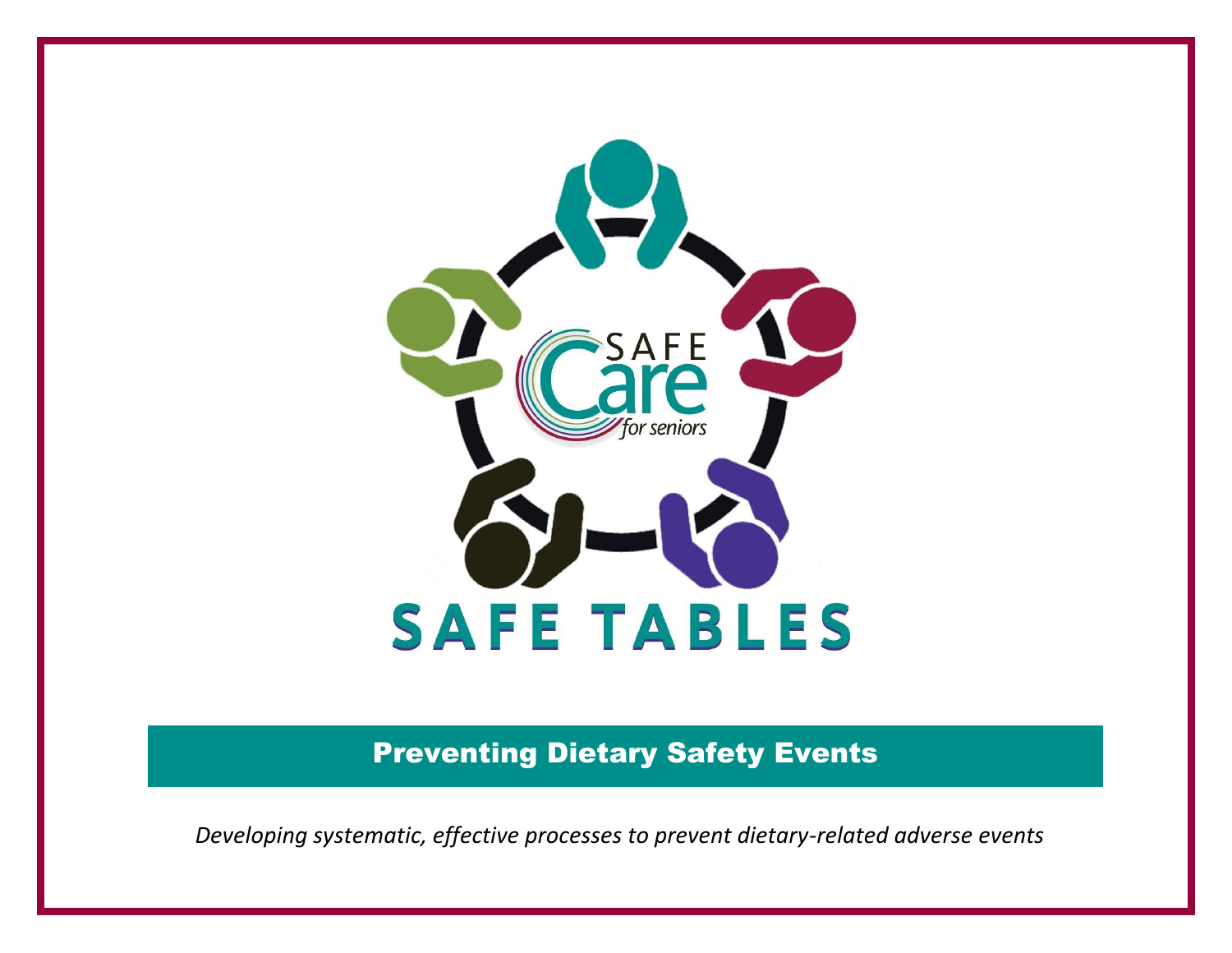#### **Background:**

As part of Safe Care, we started a process for collaborative learning and sharing called "Safe Tables." A Safe Table is a safe space to come together and explore a targeted safety issue by conducting a deep dive into the key factors contributing to the safety events and developing and sharing prevention strategies and tools.

Based on review of Minnesota OHFC substantiated report and immediate jeopardy data, we identified a need to understand and address the factors that contribute to instances of residents receiving foods that they were allergic to or foods that were the incorrect texture for those residents on a modified texture diet.

### **Safe Table Advisory Group Members:**

Thank you to the Safe Table Advisory Group Members for committing their time and sharing their experiences and expertise in the development of these important recommendations and resources to address and prevent these types of dietary-related adverse events.

*Dawn Nickleson, Passion for Dining & Nutrition Denise Cleveland, Culinary Service Specialist, Benedictine Erin Zwonitzer, Dietary Director, Minnesota Veterans Home – Minneapolis Erik Baron, Certified Dietary Manager, Essentia Health Graceville Haley Zimmel, DON, Essentia Health Graceville*

#### **Using the Recommendations:**

You can use the recommendations below to assess the practices currently present in your organization by clicking on the checkbox next to each practice that is effectively in place within your organization.

Based on the findings of your assessment, you can use the Action Planning Document (or another action planning tool) to create a plan to address one or more of the practices identified as an area of initial focus.

Toolkit items, and implementation tips, are included in each section to provide examples that you can use as a reference or to customize for your program.

*Disclaimer:* Information shared in this document and tools are intended for purposes of sharing, learning and improvement only. The practices outlined in this document should not be interpreted as setting a standard of care.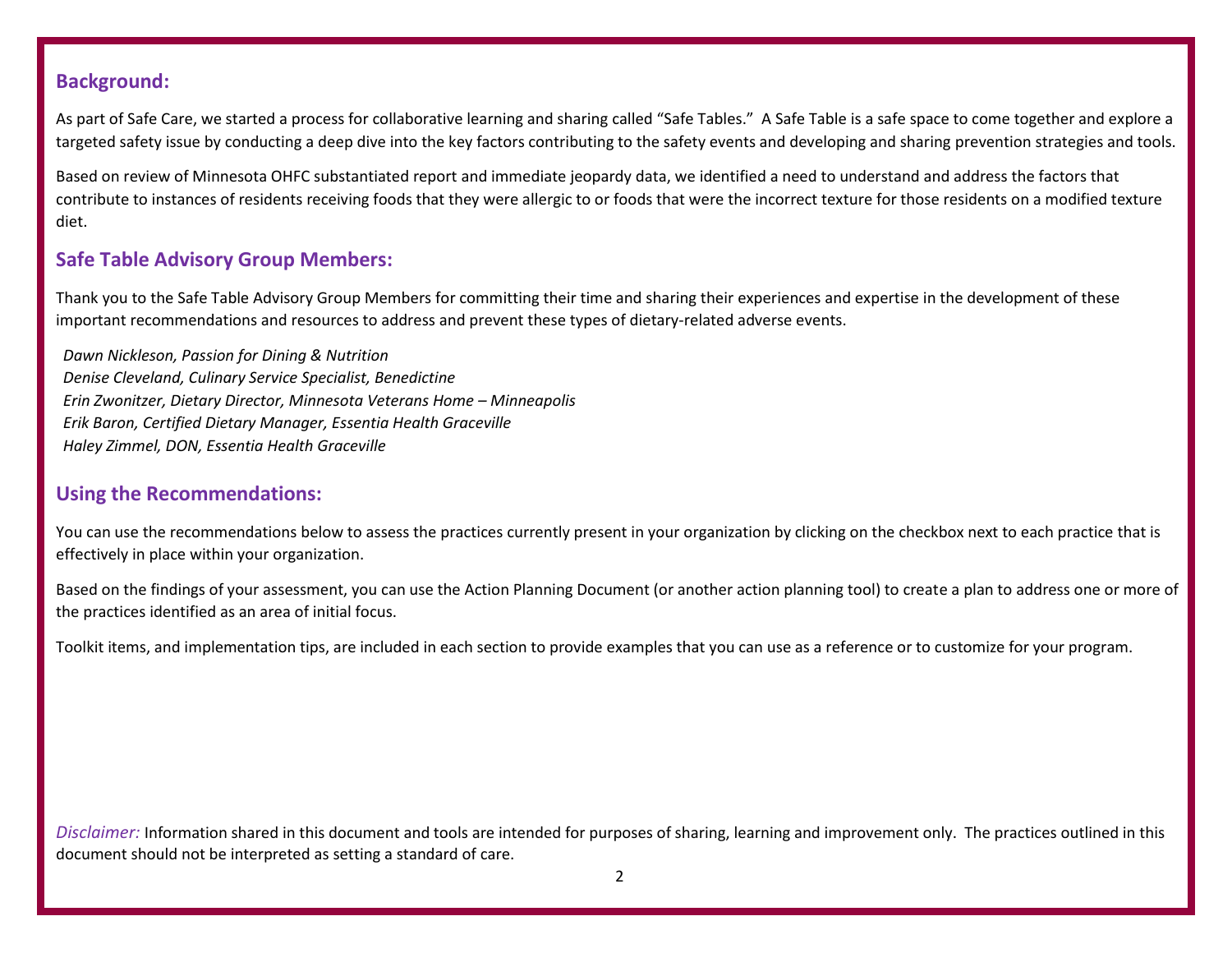# **Documenting and Communicating Diet Modifications**

| <b>Practice</b>                                                                                                                                                                                                                                                                                                                                                                                                                                                                                                                                                                                                                                                                                                                                                                                                                                                                                                                                                                                                       | <b>Toolkit Items</b>                                                                                                                                                                                                                                                                                                                                                                                                                                                                                                                            |  |
|-----------------------------------------------------------------------------------------------------------------------------------------------------------------------------------------------------------------------------------------------------------------------------------------------------------------------------------------------------------------------------------------------------------------------------------------------------------------------------------------------------------------------------------------------------------------------------------------------------------------------------------------------------------------------------------------------------------------------------------------------------------------------------------------------------------------------------------------------------------------------------------------------------------------------------------------------------------------------------------------------------------------------|-------------------------------------------------------------------------------------------------------------------------------------------------------------------------------------------------------------------------------------------------------------------------------------------------------------------------------------------------------------------------------------------------------------------------------------------------------------------------------------------------------------------------------------------------|--|
| <b>Documentation</b>                                                                                                                                                                                                                                                                                                                                                                                                                                                                                                                                                                                                                                                                                                                                                                                                                                                                                                                                                                                                  |                                                                                                                                                                                                                                                                                                                                                                                                                                                                                                                                                 |  |
| A consistent and accessible place in the resident's medical record is established to<br>document diet modifications.<br>Critical/essential diet modifications, such as food allergies, texture modifications,<br>are flagged.<br>A consistent and accessible place/method is established to visually make<br>critical/essential diet modification information available to staff when:<br>$\Box$ Preparing meals during mealtimes (i.e., kitchen staff)<br>$\Box$ Ordering meals during mealtimes (i.e., nursing staff)<br>$\Box$ Dishing up meals during mealtimes (i.e., kitchen staff)<br>$\Box$ Serving meals during mealtimes (i.e., nursing; kitchen staff)<br>$\Box$ Preparing or serving snacks/food outside of mealtimes (e.g., CNAs, activities<br>staff)<br>$\Box$ An on-going process (e.g., daily, before each meal) is in place to audit and update<br>diet modifications in writing, including documenting new orders, ensuring updates<br>are made to all sources where modifications are documented. | Tools:<br>-Documentation Example<br><b>Implementation Tips:</b><br>-Explore software solutions to manage and<br>communicate diet modifications; this may be an<br>add-on to your current system<br>-Involve staff who will be accessing diet<br>modification information to identify barriers to<br>accessing dietary information and develop<br>solutions<br>-Effective audits include clearly assigned<br>accountability for conducting audits, back-up if<br>auditor(s) is not available, and a consistent<br>schedule for completing audits |  |
| <b>Communication</b>                                                                                                                                                                                                                                                                                                                                                                                                                                                                                                                                                                                                                                                                                                                                                                                                                                                                                                                                                                                                  |                                                                                                                                                                                                                                                                                                                                                                                                                                                                                                                                                 |  |
| $\Box$ A process is in place to conduct a pre-meal service huddle to review resident diet<br>changes.<br>$\Box$ A process is in place to identify and communicate to staff back-ups for lead staff<br>during absences/unavailability.<br>$\Box$ A process is in place for Speech/Language providers to communicate any significant<br>changes in diet requirements (i.e., modified textures) to the appropriate person in a<br>timely manner and for the change to be implemented in time for the next meal<br>service if possible.<br>$\Box$ For new resident admissions, a process is in place to communicate any significant<br>diet requirements (i.e., allergies, modified texture) to the appropriate person in a                                                                                                                                                                                                                                                                                               | Tools:<br>-Huddle Template<br>-Meal Time Huddle Example<br>-Change Order Tool Examples<br>-Staff Communication Examples<br>-Sample Communication Board<br><b>Implementation Tips:</b><br>Whiteboard in kitchen can be used to visually<br>share key information, such as:<br>Preferences, Modified Textures, Allergies (make<br>sure to assign accountability for updating<br>information)                                                                                                                                                      |  |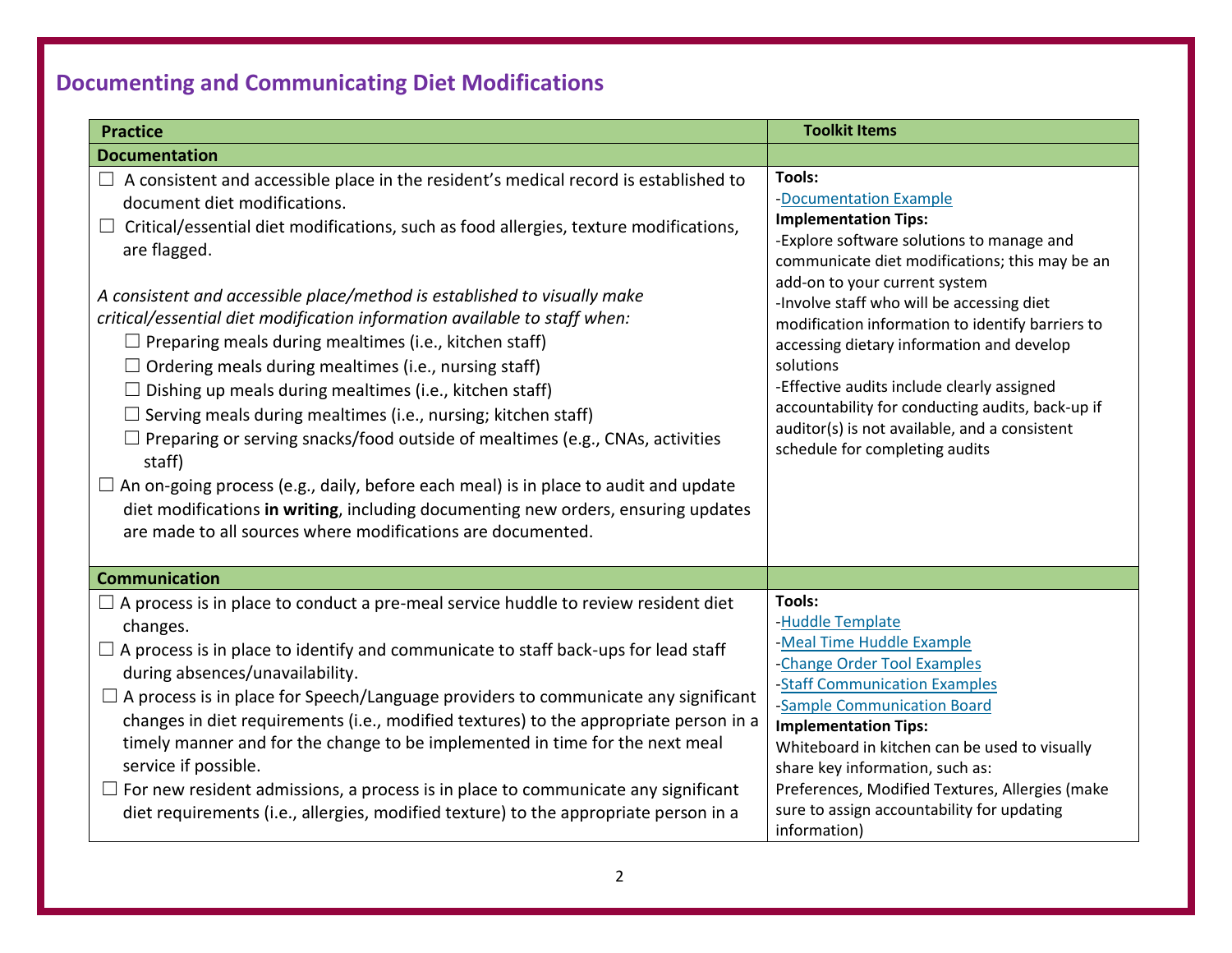| timely manner and for the change to be implemented in time for the next meal<br>service if possible.                                                                                                                             |  |
|----------------------------------------------------------------------------------------------------------------------------------------------------------------------------------------------------------------------------------|--|
| An easy to access process is in place for staff to report any dietary-related<br>$\Box$<br>concerns/safety issues, including steps to follow if concerns are not addressed and<br>how the organization will respond to concerns. |  |
| $\Box$ A process is in place to respond to resident/family requests to not follow high-risk<br>diet modifications.                                                                                                               |  |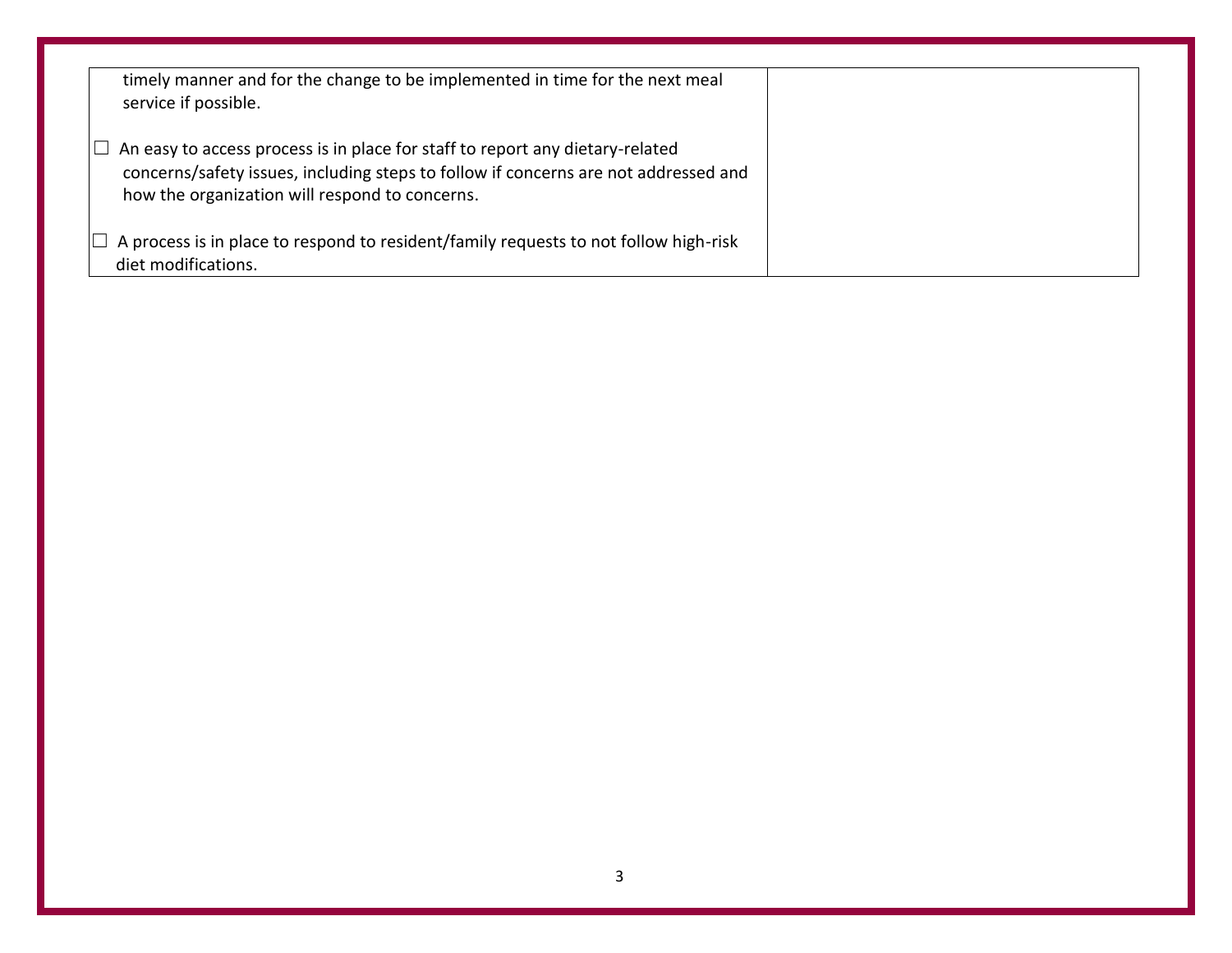# **Identifying Potential Allergen Ingredients in Foods**

| <b>Practice</b>                                                                     | <b>Toolkit Items</b>                                       |  |
|-------------------------------------------------------------------------------------|------------------------------------------------------------|--|
| $\Box$ A process is in place to identify the ingredients in foods to be served/made | Tools:                                                     |  |
| available to residents by the facility, including:                                  | -Identifying Allergens Example                             |  |
| Scratch-made food items                                                             | Tips/Ideas:                                                |  |
| ٠                                                                                   | 1) Explore software vendors offering ingredient            |  |
| Processed food items                                                                | identification solutions                                   |  |
| п                                                                                   | 2) Create a process flow for how ingredient information is |  |
| Foods available in common areas                                                     | shared/available to staff                                  |  |
| $\Box$ A process is in place to make information on potential food allergen         | -Food made in-house*                                       |  |
| ingredients (e.g., peanut butter, strawberries) available to staff (preparation,    | -Pre-packaged foods*                                       |  |
| dishing up, serving) during the process of verifying resident meals/snacks          | -Food brought in by families (have a clear policy and      |  |
| against diet cards/orders.                                                          | process for safely managing food brought in by others)     |  |
| $\Box$ A process is in place for safely managing food brought in by families and    | *Clearly identify where allergens can be found within your |  |
| other external sources.                                                             | vendor system and on food labels                           |  |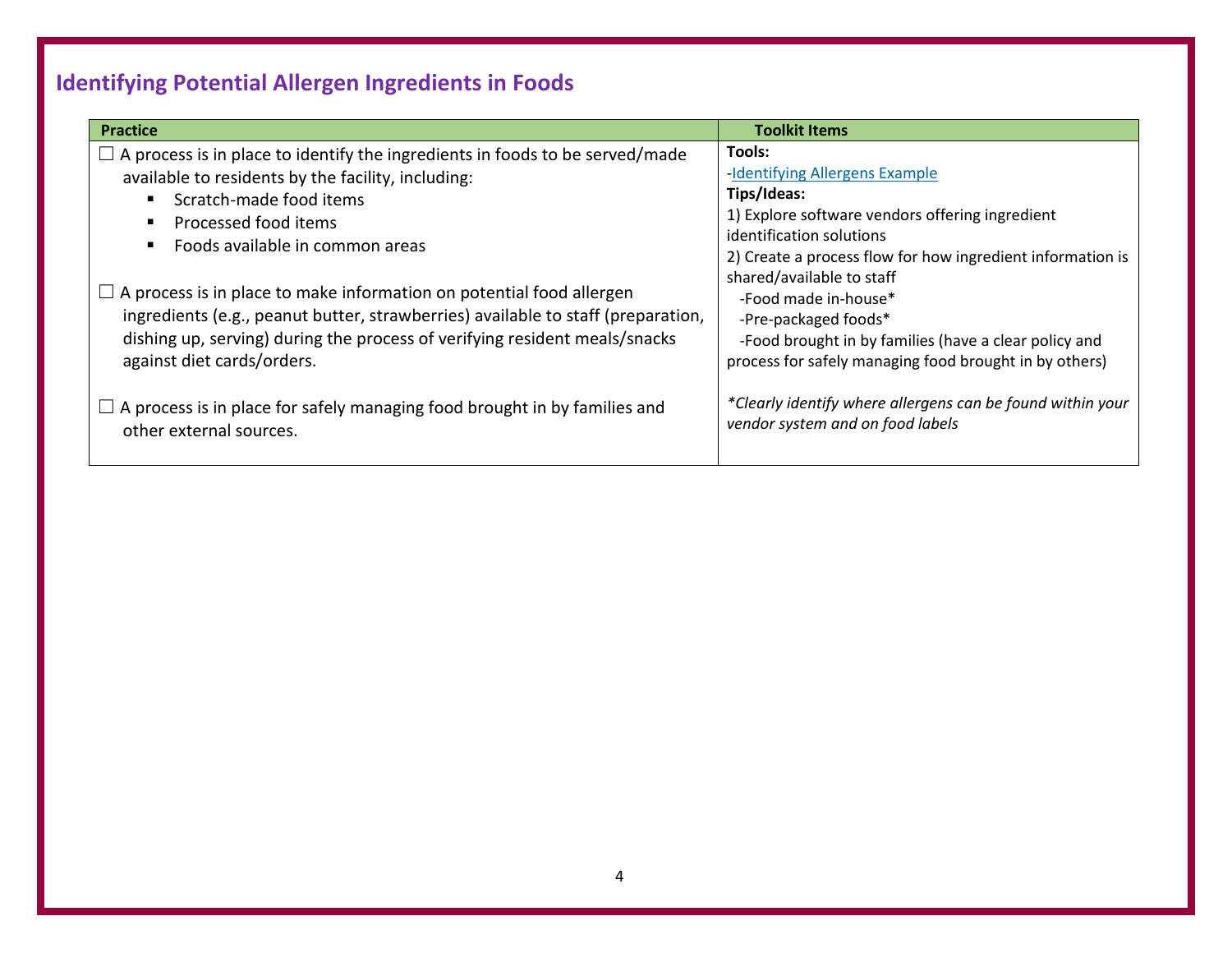# **Verifying Diet Modifications are Followed**

| <b>Practice</b>                                                                                                                                                                                                                                                                                                                                                                                                             | <b>Toolkit Items</b>                                                                                                                                                                                                                                                                   |
|-----------------------------------------------------------------------------------------------------------------------------------------------------------------------------------------------------------------------------------------------------------------------------------------------------------------------------------------------------------------------------------------------------------------------------|----------------------------------------------------------------------------------------------------------------------------------------------------------------------------------------------------------------------------------------------------------------------------------------|
| $\Box$ A process is in place to verify food to be served against documented diet<br>modifications/preferences within each step of the process<br>Food Preparation<br>Preparing plates<br>Serving food<br>$\Box$ For residents with flagged diet cards/lists, a Dietary Safety Pause is<br>performed between the kitchen staff and serving staff to verify food allergens<br>are not present and/or food is correct texture. | Tools:<br>-Verification Examples<br>- Dietary Safety Pause Poster - 8.5 x 11 (letter size)<br>- Dietary Safety Pause Poster - 8.5 x 14 (legal size)<br>Tips/Ideas:<br>-Although time saving, refrain from pre-setting fruit and<br>other possible texture/allergen items on the table. |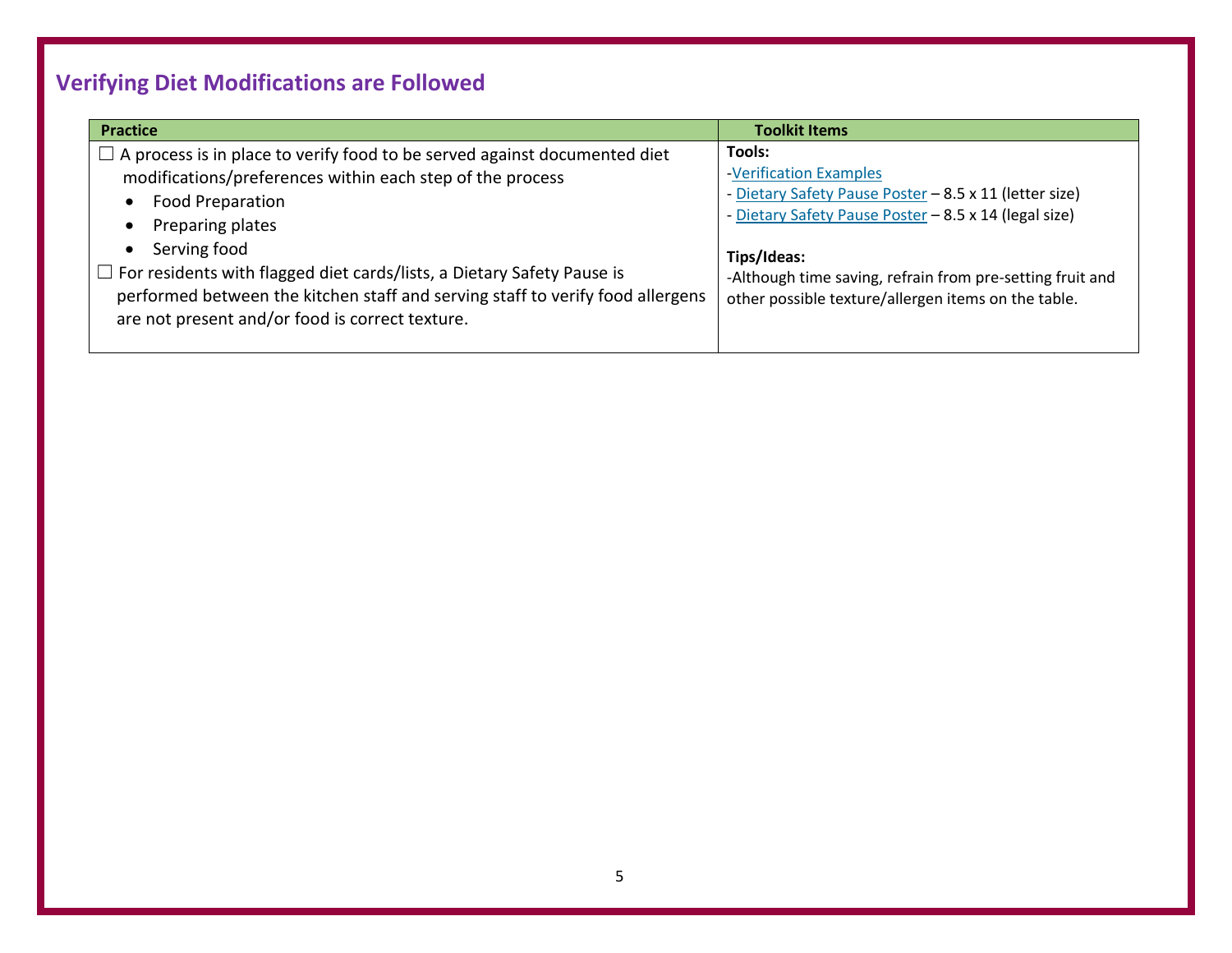### **Training & Auditing**

| <b>Practice</b>                                                                                                                                                                                                                                                                                                                                                                                                                                                                                                                                                                                                                                                                                                                                                                                                                                                                                   | <b>Toolkit Items</b>                                                                                                                                                                                                      |
|---------------------------------------------------------------------------------------------------------------------------------------------------------------------------------------------------------------------------------------------------------------------------------------------------------------------------------------------------------------------------------------------------------------------------------------------------------------------------------------------------------------------------------------------------------------------------------------------------------------------------------------------------------------------------------------------------------------------------------------------------------------------------------------------------------------------------------------------------------------------------------------------------|---------------------------------------------------------------------------------------------------------------------------------------------------------------------------------------------------------------------------|
| Training on dietary safety is provided to all staff to reinforce the culture that<br>Safety is everyone's job.<br>$\Box$ A process is in place to ensure staff filling in for regular staff when short-<br>handed are trained and understand key dietary safety processes.<br>Modified texture training is based on best practice standard International<br>Dysphagia Diet Standardization (IDDSI).<br>A process is in place for department leaders to regularly conduct rounds to<br>gather information and seek input from staff.<br>A process is in place to conduct regular observational auditing of the key<br>process steps, e.g., accurate and timely documentation, verification process.<br>A process is in place to understand the factors contributing to issues<br>identified during the rounding and auditing processes and to take action to<br>address identified process issues. | Tools:<br>-Safe Care Pledge<br>-Leadership Rounding Toolkit<br>-Meal Time Huddle Example<br>-Competency Example<br>Tip:<br>-Can use a Meal Time Huddle Tool as Auditing Tool to<br>identify opportunities for improvement |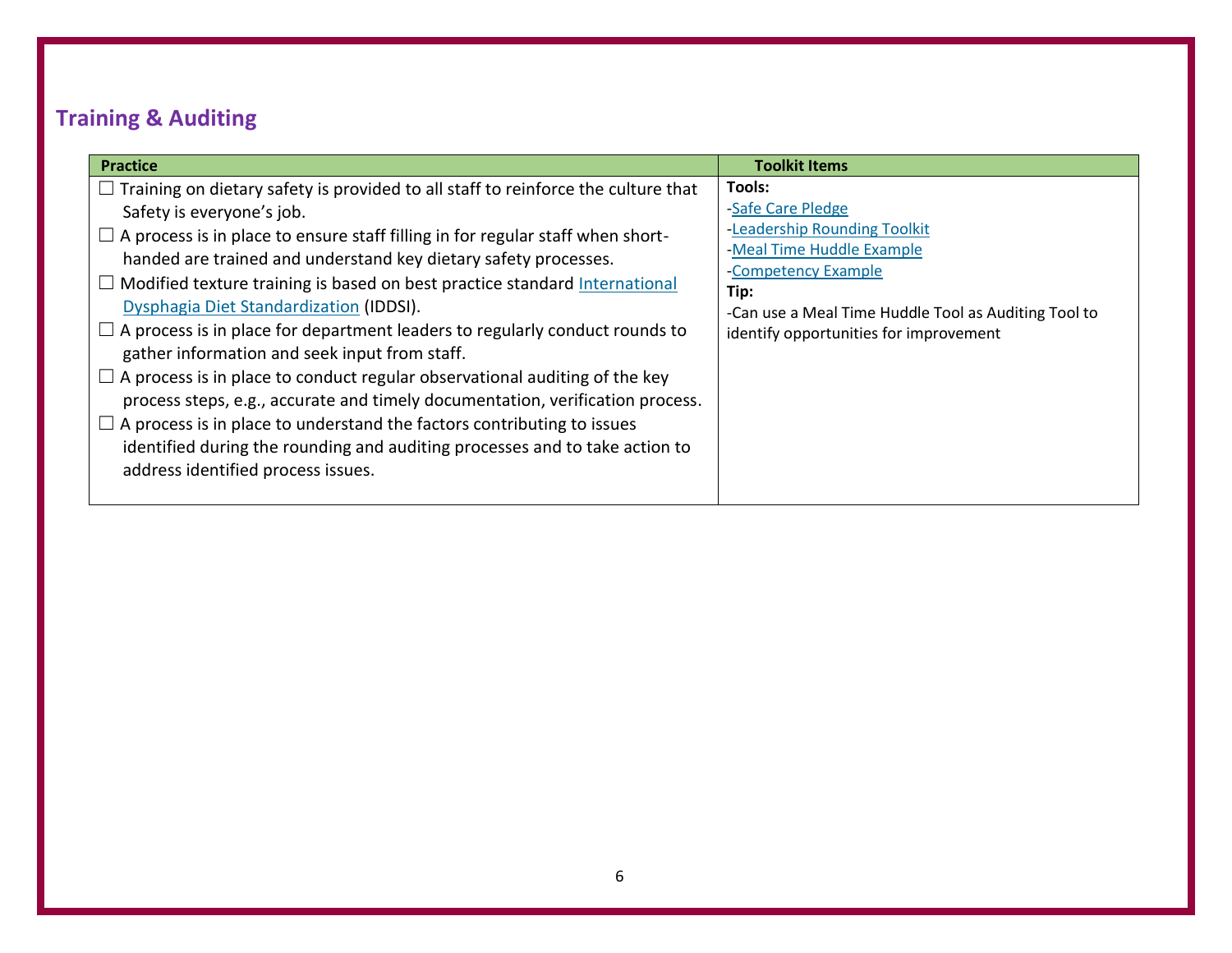### **Responding to an Adverse Dietary Event**

| <b>Practice</b>                                                                                                                                                                                                                                                                                                                                                                                                                                                                                                                                          | <b>Toolkit Items</b>                                                                                     |
|----------------------------------------------------------------------------------------------------------------------------------------------------------------------------------------------------------------------------------------------------------------------------------------------------------------------------------------------------------------------------------------------------------------------------------------------------------------------------------------------------------------------------------------------------------|----------------------------------------------------------------------------------------------------------|
| $\Box$ A process is in place for any staff to call for assistance in an urgent/emergent<br>situation (e.g., resident choking incident).<br>$\Box$ Training is provided to staff in responding to choking/allergic reactions.<br>$\Box$ Choking/allergic reaction case scenarios are included in rapid response drills.<br>$\Box$ A process is in place to conduct a root causes analysis following an<br>urgent/emergent dietary situation to identify contributing factors/root<br>cause(s) and create an action plan to prevent future similar events. | -Rapid Evaluation Team Roadmap<br>-RET Drill Choking Case Example<br>-5 Whys<br>-Action Plan (see below) |